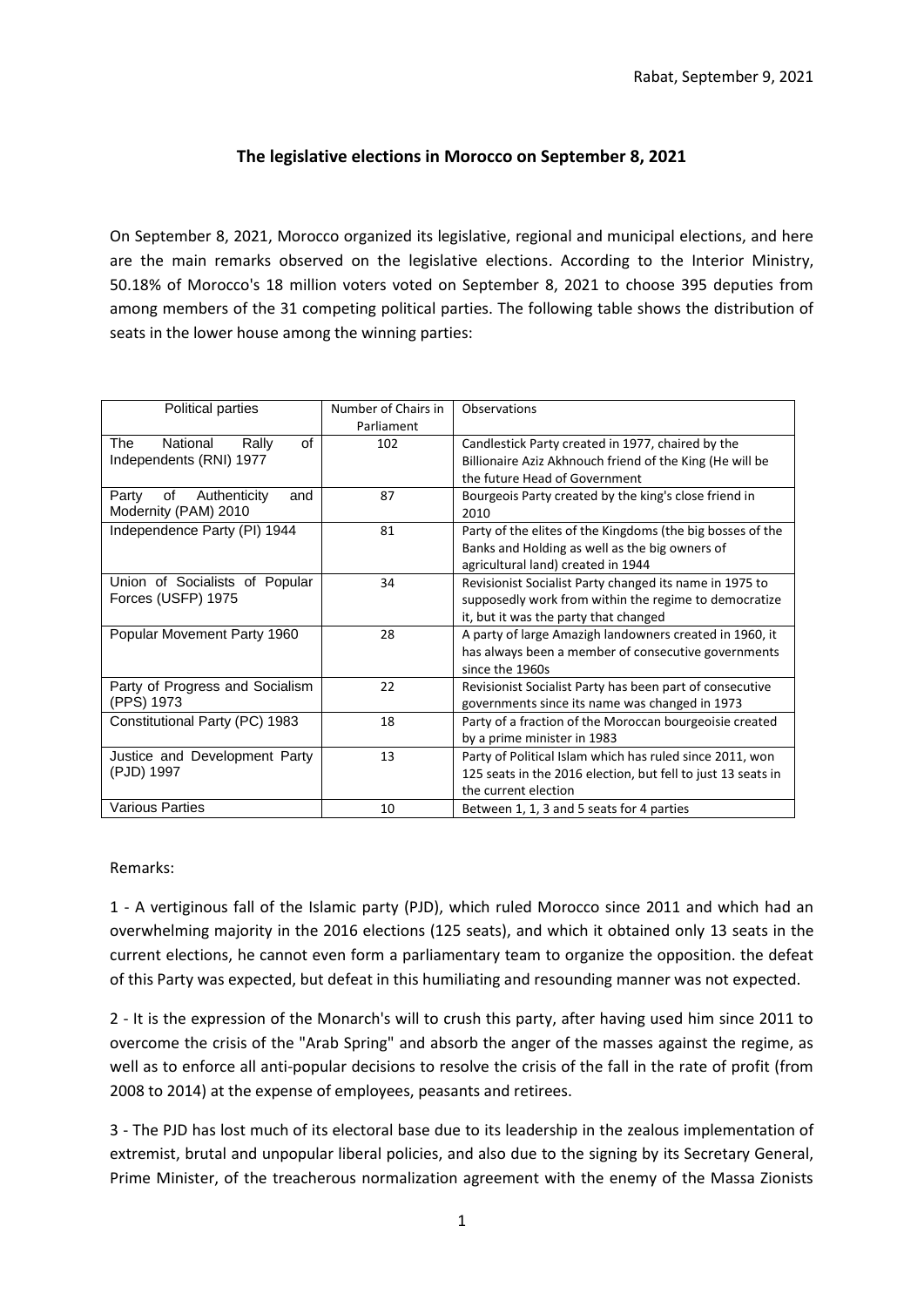and its support by the party. That the latter was based on opportunism and careerism and not on struggle, which explains the ease of its collapse.

4 - This change marks a radical change in the political behaviour of the regime, it is no longer afraid of the masses as in 2011, and it took the decision to return the management of bio politics to the traditional Moroccan bourgeois, after having made the masses the traditional extreme exploitation of the bourgeoisie during the last decade.

5 - Rising forces, competing with each other to win the bet to implement the monarch's program, prepared in advance represented in the so-called new development model as a continuation of austerity and structural adjustment policies.

6 - The regime ousted the Islamists from the government, after having tainted them, to first of all rule out their competition for the religious status of the king as "prince of believers", as well as to temper the diplomatic relations of the Monarch with the imperialist powers West and Israel, knowing that there are currently violent tensions between Morocco and Algeria which tends to develop towards an open war between the two countries.

7 - The regime also needs to maintain more "facade democracy" by marketing the game of "bourgeois democracy", to hide the real fascist face of the autocratic regime where all decisions are not taken by elected officials, but by the king's advisers and by the king himself who presides over the councils of ministers and by the minister of the interior and the mayors and prefects who are appointed exclusively by the king. So the regime still maintains its medieval method of governance.

8 - The parties that participated in the Boycott of these elections are first of all a coalition between two political parties, one of them is a revisionist party (the democratic way) and the other is a radical fascist Islamist party (Justice and Charity), a bizarre coalition between these two parties that lasted more than twenty years. On the other hand there are the boycott companions of the Marxist Leninists, the Maoists, the Trotskyists, as well as the autonomous unions, especially that of unemployed teachers and graduates and of the national union of students and of the bassist democratic path (tendency Marxist-Leninist within universities) as well as the coalition of families of political detainees, especially the families of detainees in the Harak du Rif. Despite the extreme police repression, the Boycott campaign serves to dialogue with the masses on the present and future economic and social policies of the regime, and on the absurdity of the empty democratic elections in Morocco.

9 - These elections saw an unprecedented use of money and forms of forgery through corrupt regulations and electronic processing of results, manipulation of records and refusal to hand them over. They have also experienced a significant increase in the level of violence and intimidation.

10 - A simple calculation shows that we have falsified the participation rate. Knowing that at noon on September 8, 2021, the number of voters was 12%; At five o'clock in the evening, the turnout reached 36 percent. And when the polls closed at seven in the evening, the percentage jumped to 50.18 percent, with a difference of 14.18 percent in two hours, which equates to 2.5 million voters in two o'clock. Which means 106,000 voters every 5 minutes. 2,127 voters inside each of the polling stations across the country every 5 minutes, and this has not been shown by all TV stations, which generally look for opportunities to monitor rallies and thus justify the herd of people at the polling stations.